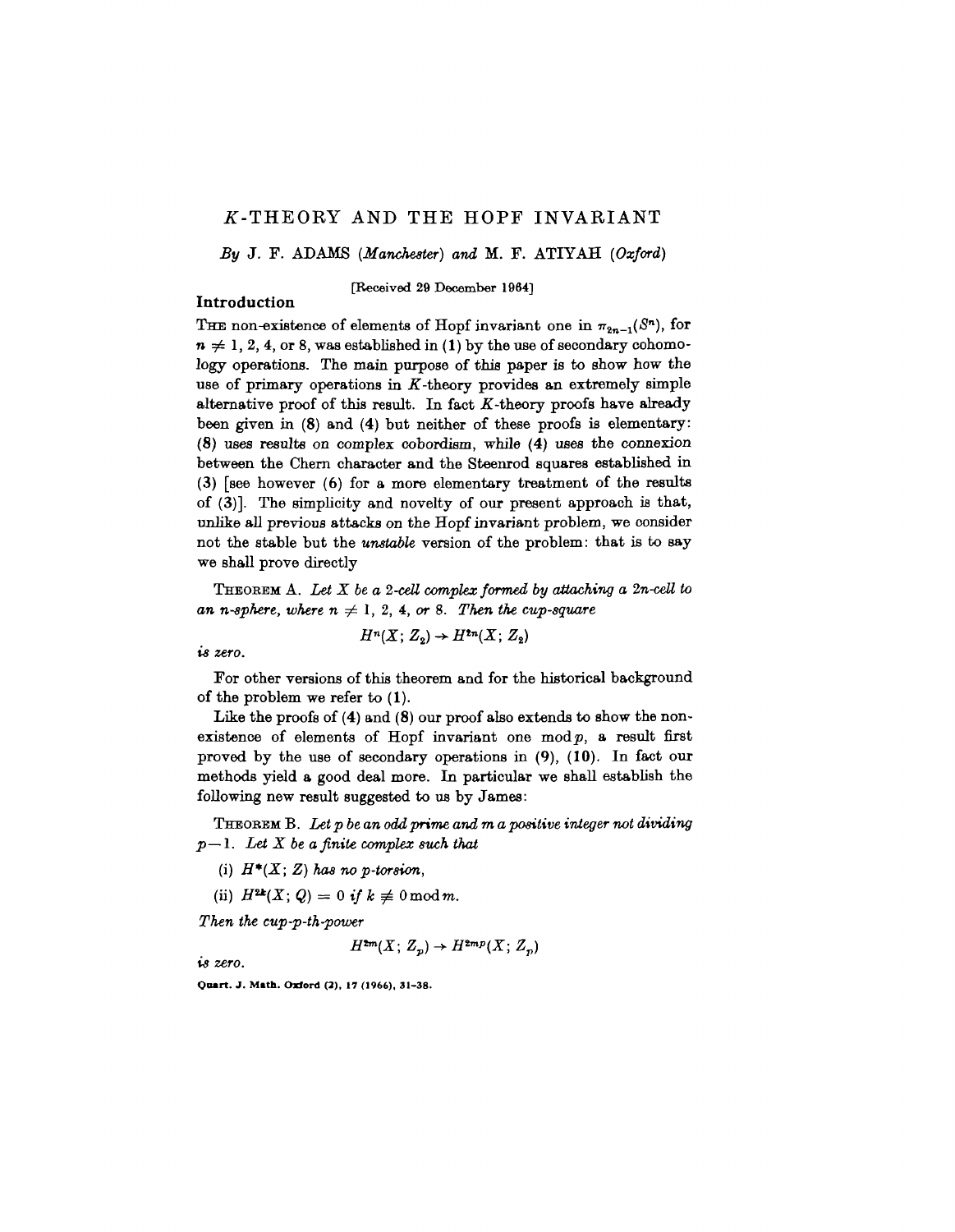*Remark.* Taking  $m = 2$  and X to be the quaternionic projective space of dimension p we see that the condition  $p \neq 1 \mod m$  cannot be dispensed with.

We begin in § 1 by presenting our proof of Theorem A. Our aim being to emphasize the simplicity of the proof, we refrain from any generalizations at this stage. The remainder of the paper is then devoted to extending the methods of  $\S$  1 to a more general context. In  $\S$  2 we make a short algebraic study of the operators  $\psi^k$ . Then in § 3 we prove Theorem B and finally in § 4 we show how Theorem B implies the nonexistence of elements of Hopf invariant one mod *p.*

# **1. Non-existence of elements of Hopf invariant one**

We assume here the basic results of  $K$ -theory for which we refer to (7). We shall also need the operations  $\psi^k$  introduced in (2). These are defined in terms of the exterior power operations  $\lambda^k$ , by the formula

$$
\psi^k(x) = Q_k(\lambda^1(x), \ldots, \lambda^k(x)) \quad (x \in K(X)),
$$

where  $Q_k$  is the polynomial which expresses the  $k$ <sup>th</sup>-power sum in terms of elementary symmetric functions. Their basic properties are:

$$
\psi^k: K(X) \to K(X) \text{ is a ring homomorphism, } \qquad (1.1)
$$

$$
\psi^k \text{ and } \psi^l \text{ commute}, \tag{1.2}
$$

if p is a prime, 
$$
\psi^p(x) \equiv x^p \bmod p
$$
, 
$$
(1.3)
$$

if 
$$
u \in \tilde{K}(S^{2n})
$$
, then  $\psi^k(u) = k^n u$ . (1.4)

The proofs of (1.1), (1.2), and (1.4) are all elementary and can be found in  $(2)$   $[\S 5]$ , while  $(1.3)$  is an immediate consequence of the congruence

$$
(\sum \alpha_i)^p \equiv \sum \alpha_i^p \mod p.
$$

If we apply (1.4) to the wedge of spheres  $X^{2n}/X^{2n-1}$  (where  $X^q$  denotes the  $q$ -skeleton of  $X$ ), we deduce at once that,

if  $u \in K_{2n}(X)$ , then  $\psi^k(u) \equiv k^n u \mod K_{2n+1}(X)$ . (1.5) Here  $K_q(X)$  denotes the *q*th filtration group of  $K(X)$ , i.e. it is the kernel of  $K(X) \rightarrow K(X^{q-1})$ .

We are now ready to give the proof of Theorem A. The result is trivial for *n* odd; in fact  $2x^2 = 0$  for  $x \in H^n(X; Z)$ , while  $H^{2n}(X; Z)$  is free (since  $n \neq 1$ ). Thus we may suppose that  $n = 2m$ . Then  $H^*(X; Z)$ is the associated graded ring of  $K(X)$  (7) [§ 2], and so  $\bar{K}(X)$  is free on<br>two generators  $a \in K$  (*X*) and  $b \in K$  (*X*)  $a \in K_{2m}(X)$  and  $b \in K_{4m}(X)$ .

To prove the theorem we have to show that, if  $m \neq 1, 2$ , or 4, then

$$
a^2\equiv 0\mod 2,
$$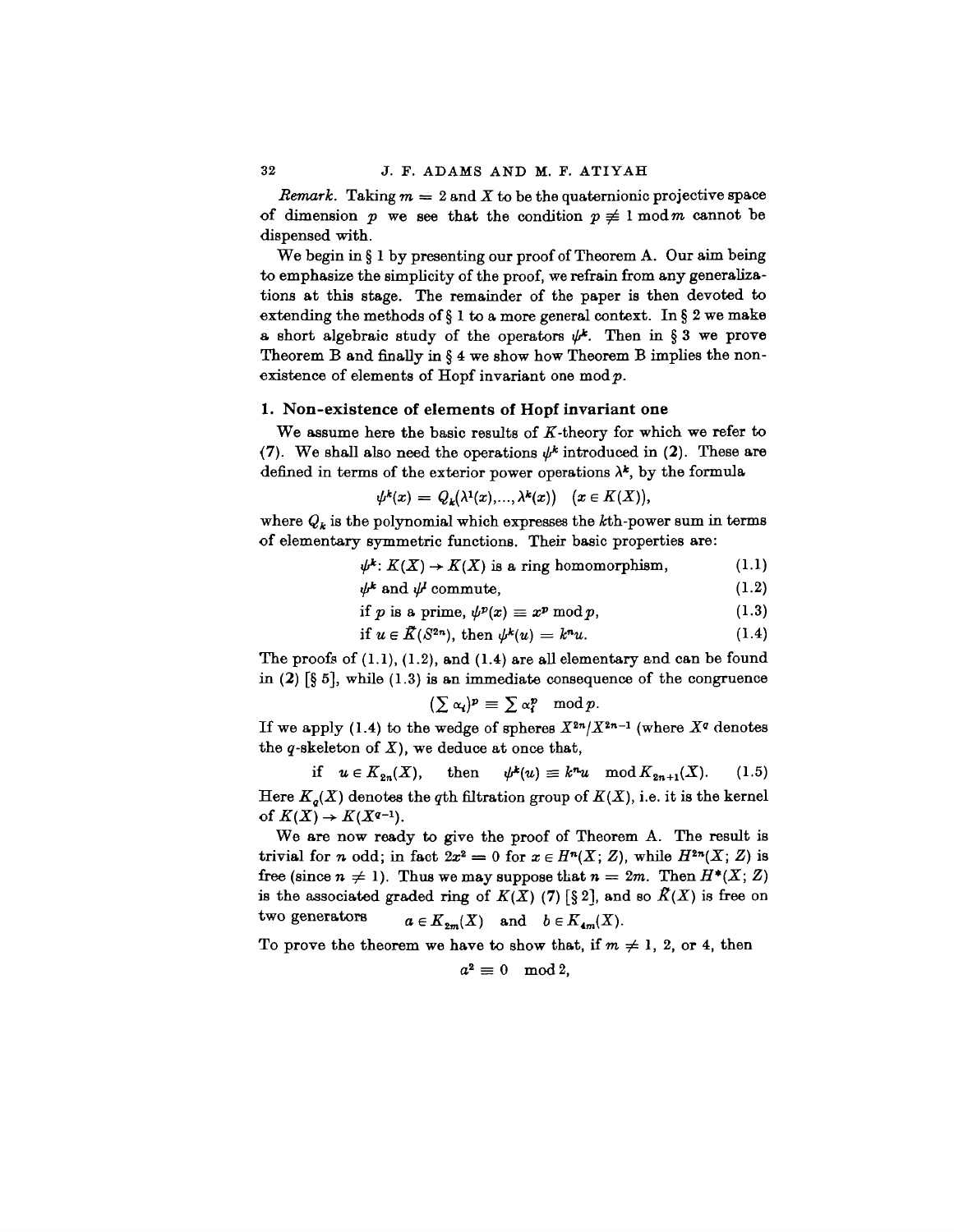or equivalently by (1.3) that

 $\psi^2(a) \equiv 0 \mod 2$ .

Let us compute  $\psi^2(a)$  and  $\psi^3(a)$ . By (1.5) these must be of the form  $\psi^2(a) = 2^m a + \mu b,$  $\psi^3(a) = 3^m a + \nu b,$ 

for some integers  $\mu$ ,  $\nu$ . Since, by (1.2),  $\psi^2 \psi^3 = \psi^2 \psi^2$ , we deduce, using (1.1) and (1.5), that

$$
3^m(2^ma+\mu b)+\nu 2^{2m}b = 2^m(3^ma+\nu b)+\mu 3^{2m}b,
$$

and so *fr<sup>1</sup>*  $3^{m}(3^{m}-1)\mu = 2^{m}(2^{m}-1)\nu.$  (1.6)

But, by elementary number theory [cf. (2) Lemma 8.1], we have

if  $m \neq 1, 2$ , or 4, then  $2^m$  does not divide  $3^m-1$ . (1.7)

Thus (1.6) implies that  $\mu$  is even and hence

$$
\psi^{\mathbf{2}}(a) \equiv 0 \mod 2
$$

as required. This completes the proof of Theorem A.

# 2. Eigenspaces of  $\psi^k$

We recall that the Chem character induces a ring homomorphism  $(7)$ ch:  $K^*(X) \otimes Q \rightarrow H^*(X; Q)$ 

and that, if  $x \in K(X)$  with

$$
\operatorname{ch} x = \sum a_{2m}, \qquad a_{2m} \in H^{2m}(X; Q)
$$

then  $(2)$  Theorem 5.1 (vi)]

$$
\operatorname{ch}\psi^k(x) = \sum k^m a_{2m}.\tag{2.1}
$$

Thus, if we use the Chern character to identify  $K(X) \otimes Q$  with  $\sum H^{2m}(X; Q)$ , the subspace  $H^{2m}(X; Q)$  becomes (for  $k > 1$ ) just the eigenspace  $V_m$  of  $\psi^k$  corresponding to the eigenvalue  $k^m$ , which shows in particular that this eigenspace is independent of *k.* The dimension of  $V_m$  is just the 2mth Betti number  $B_{2m}(X)$ . The following lemma is then a consequence of  $(2.1)$ :

LEMMA. 2.2. *Lei X be a finite connected complex and assume that the Betti numbers*  $B_{2m}(X)$  are zero for  $m \neq 0$ ,  $m_1$ ,  $m_2$ ,...,  $m_r$ . Then, for any *sequence of integers*  $k_1$ ,...,  $k_7$ 

$$
\prod_{i=1}^r\left(\psi^{k_i}-(k_i)^{m_i}\right)=0 \quad in \quad \tilde{K}(X)\otimes Q.
$$

We now observe that this result is stated purely in terms of  $K$ -theory and makes no reference to oohomology or the Chern character, provided that we define the Betti numbers (as we may) by

$$
B_{\mathbf{2}m}(X)=\dim_{\mathcal{Q}}\langle K_{\mathbf{2}m}(X)/K_{\mathbf{2}m+1}(X)\otimes Q\rangle.
$$

**3\*96.2.17 D**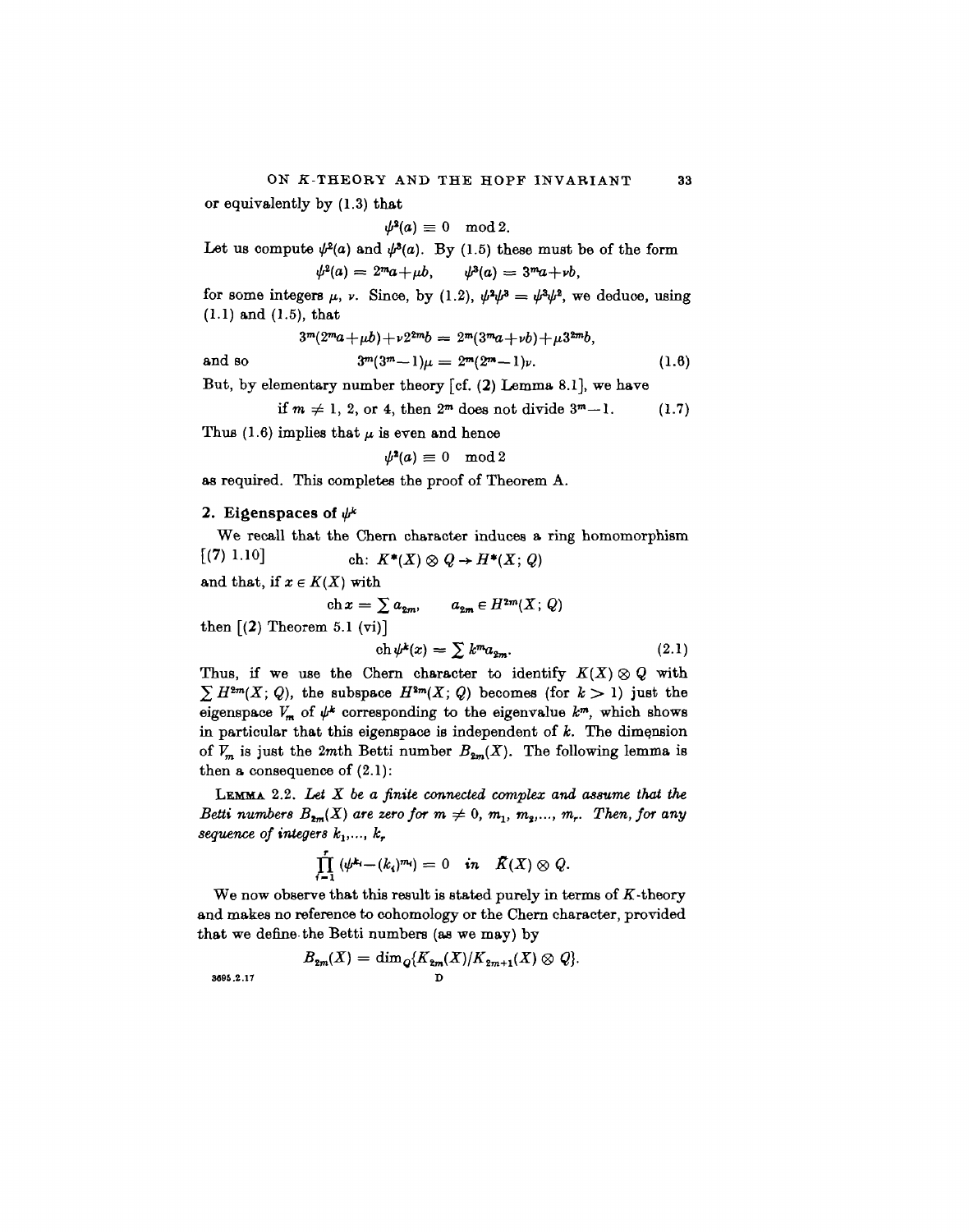Moreover we can prove  $(2.2)$  purely in K-theory simply by using  $(1.5)$ and induction on the filtration. We propose therefore to take (2.2) as our starting point and to use only  $K$ -theory. Rational cohomology was mentioned only for motivation.

Let  $k$ ,  $l$  denote integers greater than 1. From  $(2.2)$ , taking  $k_i = k$ for all *i*, we see that  $\psi^k$  is semi-simple and has eigenvalues  $k^{m_i}$  on  $\tilde{K}(X) \otimes Q$ . Let  $V_{i,k}$  denote the eigenspace corresponding to  $k^{m_i}$ . Then

$$
V_{i,k} = \operatorname{Im} \prod_{j \neq i} (\psi^k - k^{m_j}).
$$

Applying (2.2) with  $k_j = k$  for  $j \neq i$  and  $k_i = l$  we see that

 $V_{i,k} \subset V_{i,k}$ 

This being true for all  $k, l > 1$  it follows that  $V_{ik} = V_{i,l}$  and so  $V_{i,k}$  is independent of *k* (as was shown earlier by use of cohomology). We denote it therefore by  $V_t$ . Thus we have a decomposition

$$
\tilde{K}(X) \otimes Q = \bigoplus_{i=1}^{r} V_i \tag{2.3}
$$

invariant under all the  $\psi^*$ . Let  $\pi_i$  denote the projection operator corresponding to  $\bar{V}_i$ . Then for any sequence of  $r-1$  integers  $k_1, \ldots, k_{i-1}, k_{i+1}$ ,  $k_r$  (all  $k_i > 1$ ) we have the following expression for  $\pi_i$ :

$$
\pi_i = \prod_{j \neq i} \left( \frac{\psi^{k_j} - k_j^m}{k_j^m - k_j^m} \right). \tag{2.4}
$$

In fact  $\pi_i$  annihilates  $V_j$  for  $j \neq 1$  and is the identity on  $V_i$ .

### 3. The *pth* power mod *p*

So far we have only considered the vector space  $\tilde{K}(X) \otimes Q$ . Now we turn our attention to the image of  $\tilde{K}(X)$  in  $\tilde{K}(X) \otimes Q$ . An element of this image will be called an *integral element* of  $K(X) \otimes Q$ . If  $x \in R(X) \otimes Q$ , then there is a least positive integer *d* such that dx is integral. We call *d* the *denominator* of *x.* For convenience we shall now make the following definition. Given a sequence  $m_1, ..., m_r$  of distinct positive integers and an integer *i* with  $1 \leq i \leq r$  we define  $d_{i}(m_{1},...,m_{r})$  to be the highest common factor of all the products

$$
\prod_{j\neq i} (k_j^{m_i} \!-\! k_j^{m_j}),
$$

where  ${k_i}$   $(j \neq i)$  runs over all sequences of  $r-1$  integers  $> 1$ . With this notation (2.4) gives the following result.

PROPOSITION (3.1). Let X be as in (2.2) and let  $x \in \mathcal{K}(X) \otimes Q$  be *integral. Then the denominator of*  $\pi$ <sub>*i</sub>x* divides  $d$ <sub>*i*</sub> $(m$ <sub>1</sub>*,...,* $m$ <sub>*r*</sub> $)$ *.*</sub>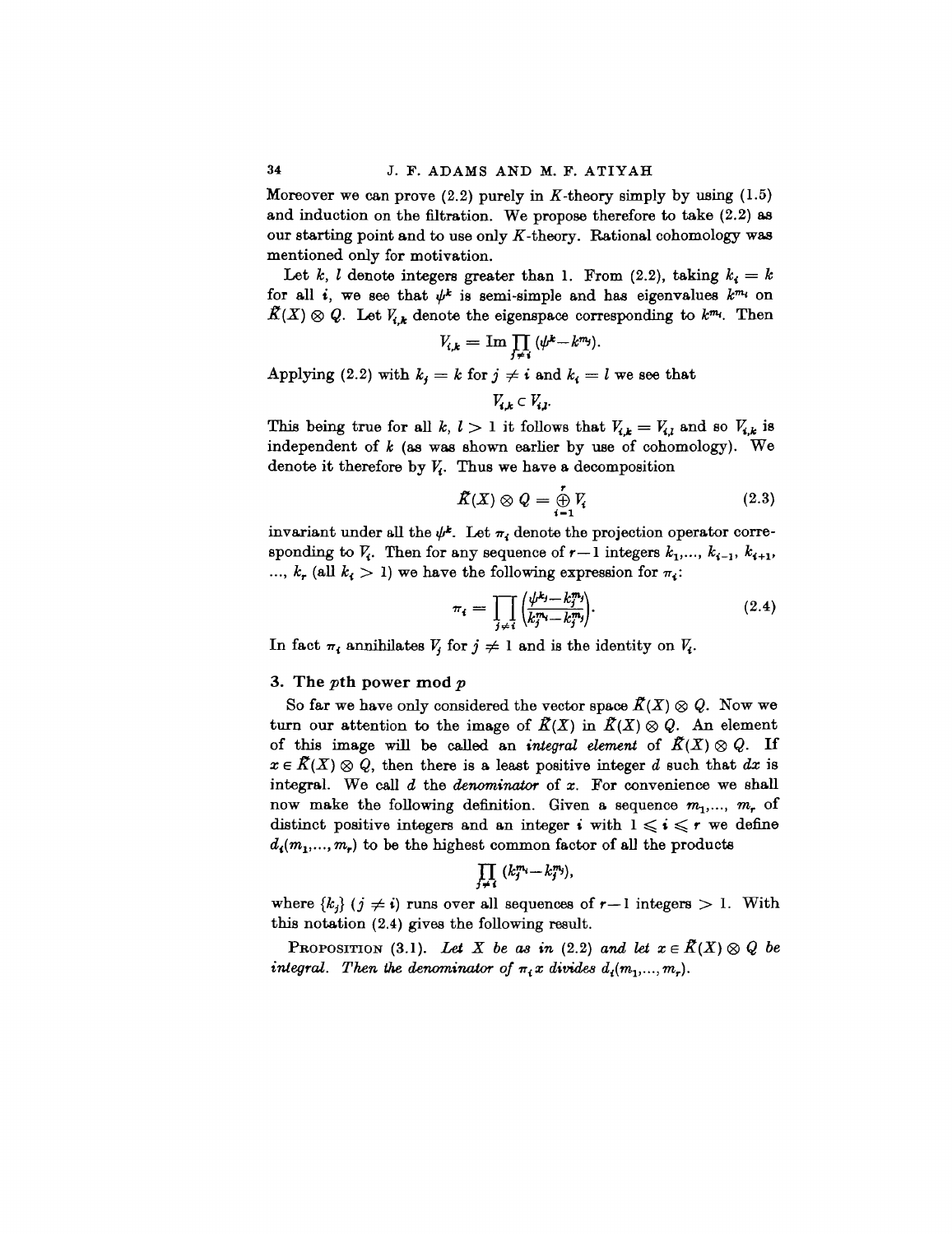#### ON K-THEORY AND THE HOPF INVARIANT 35

Now let p be a prime and let us compute  $\psi^p(x)$  using the decomposition  $(2.3)$ . Thus  $x = \sum \pi_i x$ 

$$
\psi^p(x) = \sum \psi^p(\pi_i x) = \sum p^{m_i} \pi_i x. \tag{3.2}
$$

Suppose now that x is integral and that, for each  $i$ ,  $p^{m_i}$  does not divide  $d_i(m_1,...,m_r)$ . Then (3.1) and (3.2) show that in  $\tilde{K}(X) \otimes Q$  we have

$$
\psi^p(x) = \frac{py}{q},
$$

where y is integral and *q* is prime to *p.* Transferring this result from  $\overline{K}(X) \otimes Q$  to  $\overline{K}(X)$  and using (1.3) we obtain

THEOREM C. *Let X be as in* (2.2), *let p be a prime and suppose for each i that p<sup>m<sub>i</sub></sup> does not divide*  $d_i(m_1,..., m_r)$ *. Then for any*  $x \in \mathcal{K}(X)$  *we have* 

$$
x^p \in p\tilde{K}(X) + \text{Tors }\tilde{K}(X)
$$

*(where* Tors *denotes the torsion subgroup). In particular, if K(X) has no* p-torsion, then  $x^p \equiv 0 \bmod p$ .

This theorem, stated entirely in *K*-theory, is the most general result concerning the triviality of the  $p$ th power mod $p$  given by our method. From it we shall now deduce a corollary about the pth power map in  $H^*(X; Z_p)$ :

COBOLLABY. *Let X, p be as in Theorem C and assume further that*  $H^*(X; Z)$  has no p-torsion. Then, for any  $m > 0$ , the p-th power map

$$
H^{2m}(X; Z_p) \to H^{2mp}(X; Z_p)
$$

*is zero.*

*Proof.* Let *Ap* denote *Z* localized at *p,* i.e. the ring of fractions *m/n* with *n* prime to *p.* Since the differentials of the spectral sequence  $H^*(X; Z) \Rightarrow K^*(X)$  are all torsion operators  $(7)$  2.4] and since X has no p-torsion, it follows that the localized spectral sequence (i.e. the spectral sequence obtained by applying  $\otimes A_p$  is trivial and that  $K^*(X)$ has no p-torsion. Thus we have

$$
H^{2m}(X; A_p) \simeq H^{2m}(X; Z) \otimes A_p \simeq K_{2m}(X)/K_{2m+1}(X) \otimes A_p. \quad (3.3)
$$

Also, since *X* has no p-torsion,

$$
H^{2m}(X; A_p) \to H^{2m}(X; Z_p) \tag{3.4}
$$

is surjective. Hence, if  $a \in H^{3m}(X; Z_p)$ , we can find  $x \in K_{2m}(X)$ ,  $\alpha \in A_p$ so that  $x \otimes a$  represents *a* via (3.3) and (3.4). Then  $x^p \otimes a^p$  represents  $a^p$ . But, by Theorem C,  $x^p \equiv 0 \pmod{p}$ . Hence  $a^p = 0$  as required.

In order to apply Theorem C and its corollary in any given case it is necessary to verify the arithmetical hypothesis, namely that  $p^{m_i}$  does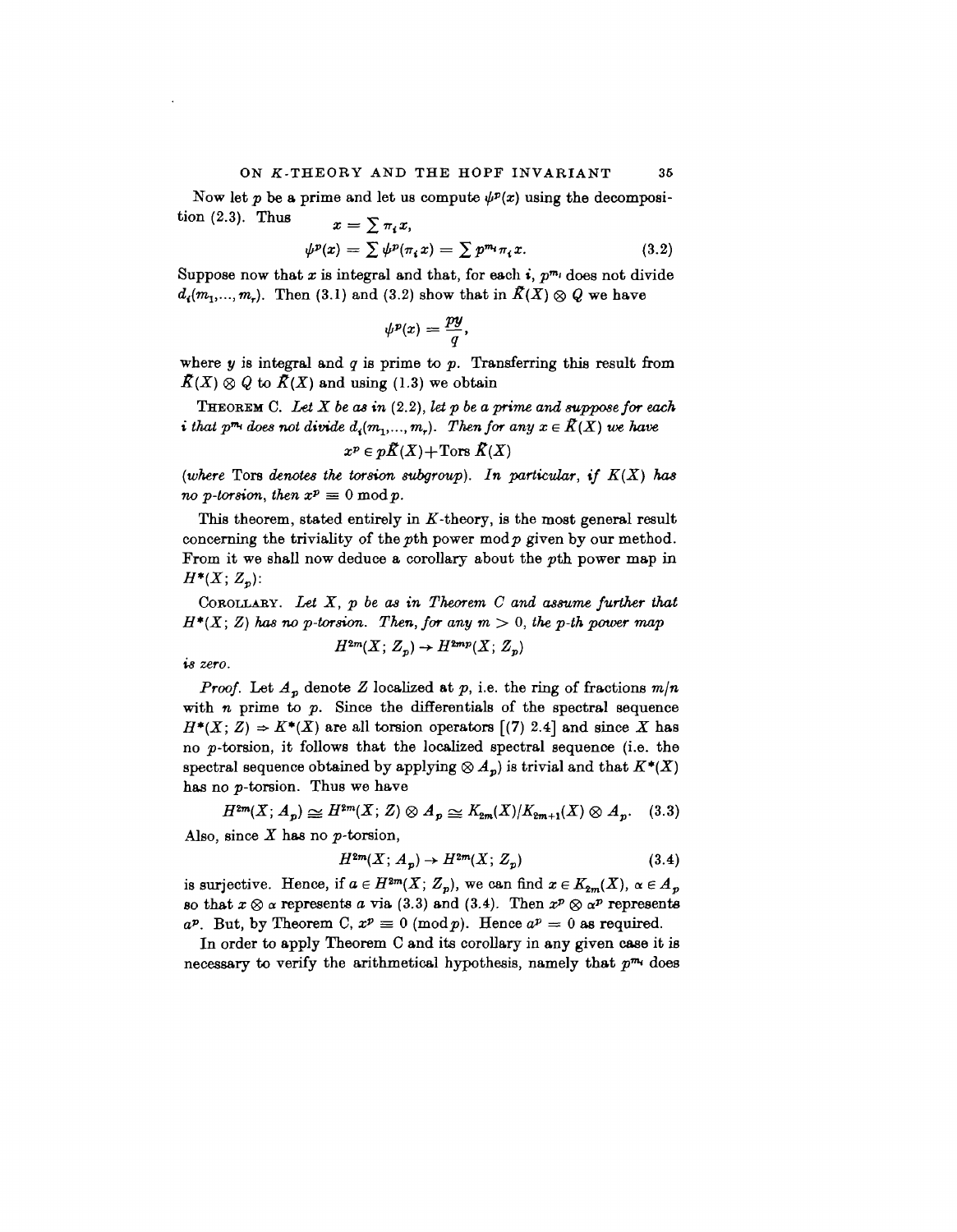not divide *d<sup>t</sup> .* In general this can be quite complicated. In the special case required for Theorem B however, where we have  $m_i = mi$ , the arithmetic can be dealt with as we shall now show. The following lemma for odd primes is the appropriate generalization of the lemma for  $p = 2$ already used in § 1:

LEMMA (3.5). *Let p be an odd prime, m a positive integer not dividing*  $p-1$  and  $1 \leq i \leq p$ . Then, for a suitable integer k, the p-primary factor of  $\prod (k^{mi}-k^{mj})$  is at most  $p^{m-1}$ , where the product is taken over all in*tegers j with*  $1 < j < p$  and  $j \neq i$ .

*Proof.* We begin by recalling that the multiplicative group of units of the ring  $Z_{p'}(G_f \text{ say})$  is cyclic of order  $p^{f-1}(p-1)$ . Let *k* be an integer whose residue class  $mod p^2$  generates  $G_2$ . Then it follows that the residue class of  $k \mod p^f$  generates  $G_f$ . Thus we have

$$
k^n \equiv 1 \mod p^f \iff n \equiv 0 \mod p^{f-1}(p-1),
$$

and this holds for all /. With this choice of *k* we shall compute the *p*-primary factor  $p^e$  of  $\prod (k^{mi}-k^{mj})$ . Suppose that  $(m,p-1) = h$ , so that  $m = ah, \qquad p-1 = bh, \qquad a > 1,$ 

and let the *p*-primary factor of *m* (or equivalently of *a*) be  $p<sup>f</sup>$ . Then we find that

$$
e = (f+1) \left( \left[ \frac{i-1}{b} \right] + \left[ \frac{p-i}{b} \right] \right),
$$

where, as usual,  $[x]$  denotes the integral part of x. Thus

$$
e\leqslant \frac{(f+1)(p-1)}{b}=h(f+1)\leqslant hp^f\leqslant m.
$$

Moreover, equality cannot hold in all places since  $f+1 = p^f$  implies  $f = 0$  and therefore  $hp' = h = m/a < m$ . Hence  $e < m$  as required.

We are now ready to prove Theorem B. First we observe that replacing  $X$  by  $X^{2p-1}$  affects neither the hypotheses nor the conclusion of the theorem. Thus we may suppose the Betti numbers  $B_{2k}(X)$  are zero except for  $k = m$ ,  $2m$ , ...,  $pm$ .

Moreover we may assume that  $X$  is connected. But  $(3.5)$  implies that  $p^m$  does not divide  $d_i(m, 2m, ..., pm)$  for  $1 \leq i \leq p$  and so the hypotheses of Theorem C are certainly fulfilled. Theorem B then follows from the corollary to Theorem C.

*Remark.* Of course the corollary to Theorem C applied with  $p = 2$ leads to a suitable strengthening of Theorem A along the lines of Theorem B. We leave this to the reader.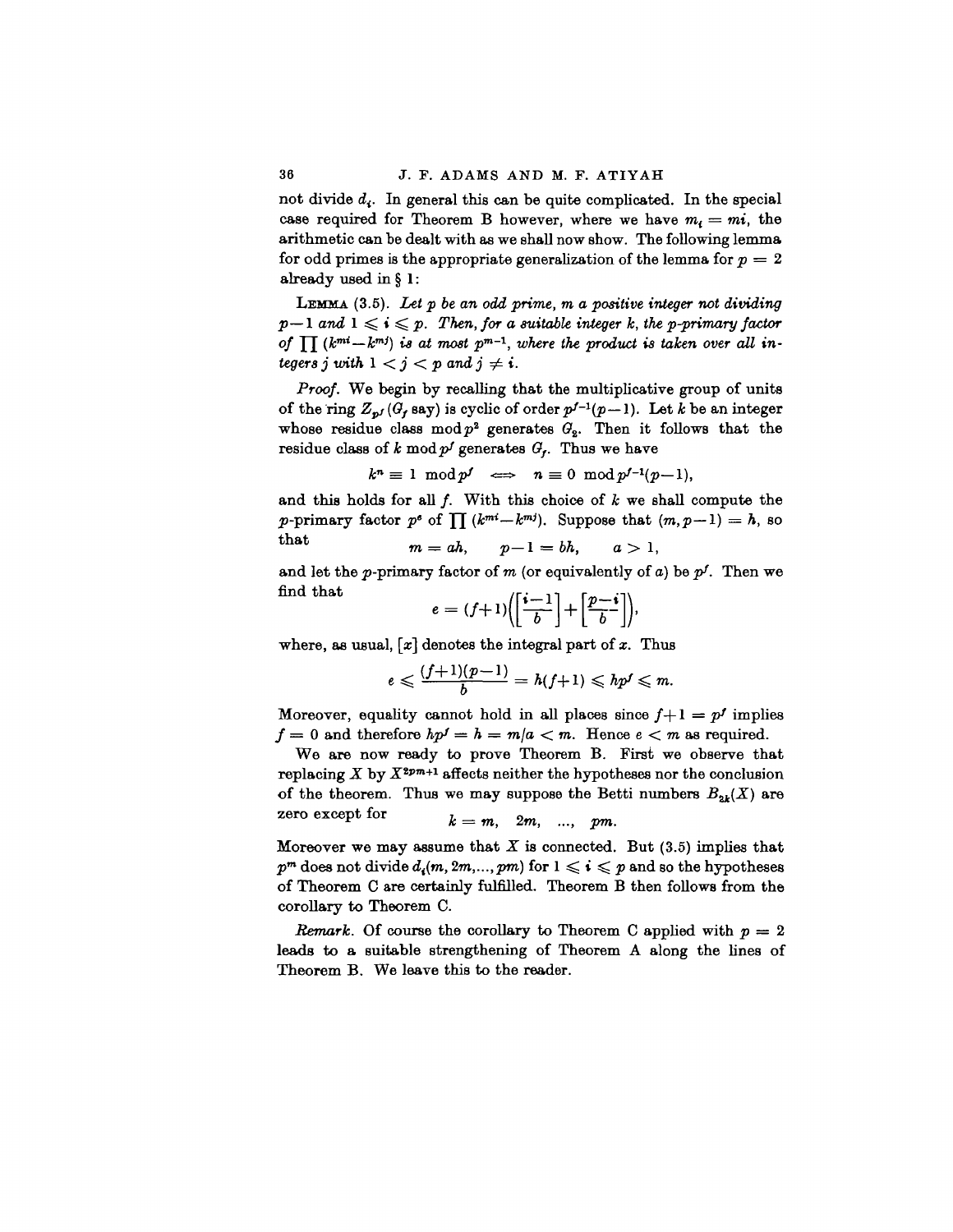#### **4. The mod** *p* **Hopf invariant**

In this section p denotes an odd prime. Let  $f: S^{2mp} \to S^{2m+1}$  be any map and let  $X_{t} = S^{2m+1} \cup_{t} e^{2mp+1}$ 

be the associated 2-cell complex. The mod  $p$  Hopf invariant is defined to be the Steenrod operation

$$
P^{m} \colon H^{2m+1}(X_f; Z_p) \to H^{2mp+1}(X_f; Z_p). \tag{4.1}
$$

We propose to prove

**THEOREM** D. The mod p Hopf invariant is zero for  $m > 1$ .

*Proof.* We begin by recalling that the loop space  $\Omega S^{2m+1}$  has the following cohomology:

$$
H^{r}(\Omega S^{2m+1}; Z) \simeq Z \quad \text{if } r \equiv 0 \text{ mod } 2m,
$$

 $= 0$  otherwise.

This is an elementary consequence of the Serre spectral sequence. Suppose now that  $f: S^{2mp} \to S^{2m+1}$  is any map and let

$$
g\colon\thinspace S^{2mp-1}\to \Omega S^{2m+1}
$$

be its 'adjoint'. We form the space

$$
Y_q = \Omega S^{2m+1} \cup_q e^{2mp}.
$$

If *m* does not divide  $p-1$ , this satisfies all the conditions of Theorem B except that it is not a finite complex. However, we can approximate  $Y_g$  by a finite complex up to any dimension and so the conclusion of Theorem B holds for  $Y_g$ *;* that is the pth power map

$$
H^{2m}(Y_g; Z_p) \to H^{2mp}(Y_g; Z_p)
$$

is zero. Hence suspending once

$$
P^{m} \colon H^{2m+1}(SY_g; Z_p) \to H^{2mp+1}(SY_g; Z_p) \tag{4.2}
$$

is also zero. But, by definition of *g, f* is homotopic to the composition

$$
S^{2mp} \xrightarrow{Sg} S\Omega S^{2m+1} \xrightarrow{e} S^{2m+1},
$$

where e is the 'evaluation' map

$$
e(t, w) = w(t),
$$
  

$$
e': ST_{g} \rightarrow X_{f}.
$$

and so e extends to a map

Since *e* induces an isomorphism on 
$$
H^{2m+1}
$$
, it follows that *e'* induces a monomorphism in cohomology, and so the vanishing of  $(4.2)$  implies the vanishing of  $(4.1)$ . This proves the theorem for values of *m* not